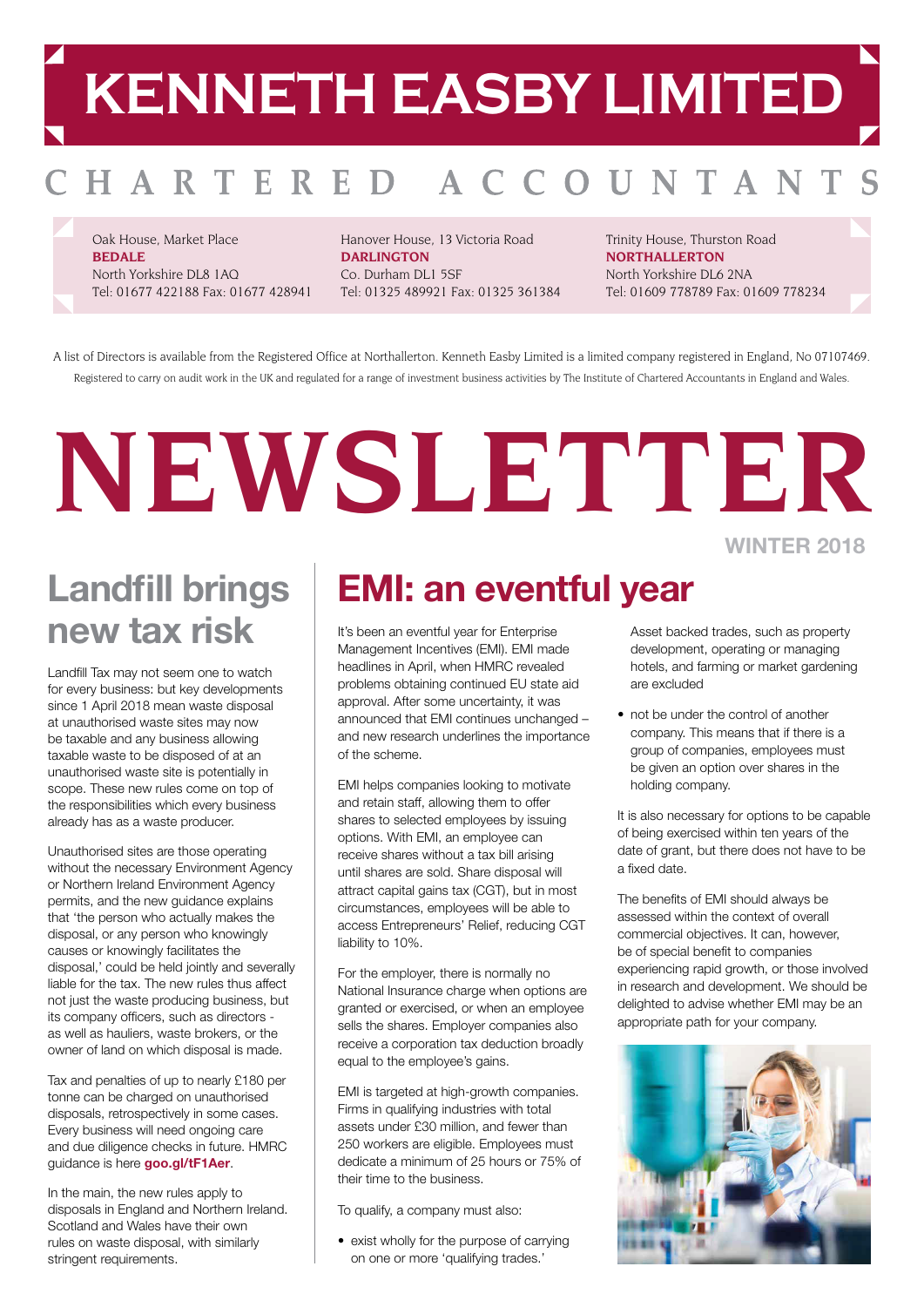

Getting the classification right for the supply of goods or services is always important when it comes to VAT. Food retailing is one area where the boundaries between standard and zero rated items can give rise to difficulty. For example, is takeaway food supplied by a business 'hot'? A lot can hinge on getting the answer right, as a recent tax tribunal case shows.

In Pegasus (Manchester) Ltd, a market takeaway outlet sold African and Caribbean dishes, such as rice, wraps and curries. It claimed that food was not supplied hot, and therefore for VAT purposes, should be zero rated. HMRC maintained that the food was hot and should be standard rated. More than £110,000 depended on the one word: 'hot'.

In VAT law, 'hot food' means food which is hot when provided to the customer and

- has been heated for the purposes of enabling it to be consumed hot
- has been heated to order
- has been kept hot after being heated
- is provided to the customer in heat-retentive packaging
- is advertised or marketed in a way indicating that it is supplied hot.

'Hot' is defined as being above 'ambient room temperature', and 'kept hot' has a similarly precise definition. Where food is 'kept hot' for health and safety purposes, or a reason other than enabling the consumer to eat it hot, it may be possible not to standard rate the sale.

A great deal of attention was given by the tribunal to what this all meant in the particular circumstances applying here. During preparation, food was first cooked by Pegasus to 99-100°C, then cooled to 19-20°C; kept at ambient air temperature, and finally stored in a bain marie. Ambient air temperature in the market was 28-30°C, with the bain marie maintaining a constant 56°C. The judge considered that the food was raised to ambient temperature after cooling, and that placing in a bain marie meant, as 'a matter of basic physics', that it was heated. The retailer lost the case.

VAT is often complex, but regular review of procedures can help your business keep on the right side of the rules. Whether you are a retailer selling food, or perhaps looking to expand into new areas, we can help you assess the VAT implications of your business decision.

### **Housing wealth - Inheritance Tax**

It will come as no surprise to have confirmation that it's predominantly the older household that owns the UK's housing wealth. International property experts, Savills, believe that 75% of the UK's homeowner equity is held by the over 50s. Reflecting strong house price growth historically, their report also shows the over 65s owning 43% of all equity, worth some £1.6 trillion. Older households are most prominent in the south west of the UK, where the over 65s own nearly half all homeowner equity.

#### **Death and taxes**

Small wonder then, that the yield from inheritance tax (IHT) is rising. The number of estates affected by IHT went up nearly 60% in the six years to 2016/17, and the most recent government statistics report that the net capital value of estates since 2009/10 has increased by £17 billion to £79 billion in 2015/16. About 54% of this increase is attributable to residential property.

Broadly speaking, IHT is paid where a taxable estate exceeds £325,000. It is usually charged at 40% on the value of the estate above this.

The nil rate band is the most significant relief from IHT. It means that a 'nil' rate is applied to the first part of a taxable estate within the £325,000 band. For a married couple or civil partners, any unused percentage of the nil rate band from the estate existing after the first death, can be carried forward and added to the nil rate band of the survivor.

An additional relief, the 'residence nil rate band' (RNRB) is being phased in, allowing a family home to pass to direct descendants, such as children or grandchildren. Provisions also exist to cover situations where someone has downsized, or sold to raise capital, say for care home fees.

#### For 2018/19, the RNRB is £125,000. It will increase each year until reaching £175,000 in 2020/21. This means that by 2020, a couple will be able to pass on total assets worth £1 million. There is a tapered withdrawal of RNRB for estates worth more than £2 million. This limit does not allow

business or agricultural reliefs to be taken into account.

#### **Review**

But with the sharp rise in the value of homes over the past decade, there may be times when even the nil rate band and RNRB may not cover the wealth in an estate on death. And whilst it may not be feasible to make the family home the focus of planning, looking at IHT in the round may facilitate strategic decisions.

Transfers of assets between spouses are exempt from IHT – both lifetime transfers and transfers made on death. Many smaller or regular lifetime gifts are exempt from IHT, whilst larger gifts may become exempt after seven years. Gifts to charity have the potential to give an estate access to a lower rate of IHT on some assets, while unused funds in a private pension can pass directly to beneficiaries without being included in the chargeable estate.

It is critical to get the detail right with IHT, so please contact us for further details.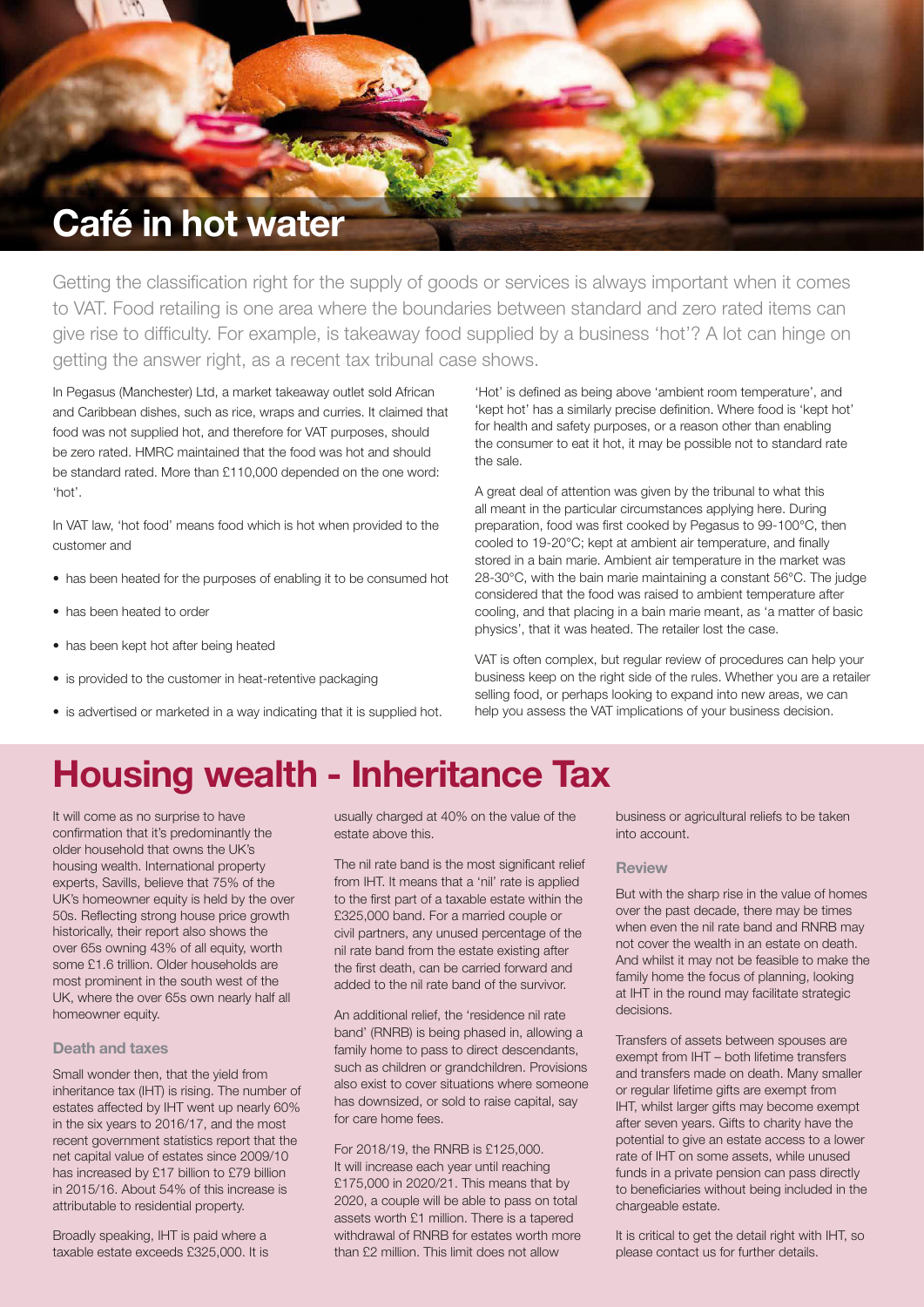### **HMRC Business Tax Account: is yours activated?**

Making Tax Digital (MTD) brings mandatory change to the way the public communicates with HMRC.

#### **Business Tax Account**

At present, taxpayers can use an HMRC online Business Tax Account (BTA) - and many already do so - but it's not essential. This is changing.

With MTD, there will be some things that taxpayers will only be able to do through the BTA. Effectively, the BTA moves to being an integral



part of communication with HMRC. There will, for example, be some notifications or confirmations which HMRC will only accept through the BTA. This will be the case even though we act for you as agents. It will also be necessary for businesses to provide HMRC with an email address as part of MTD.

There are provisions for 'digitally excluded' taxpayers – but HMRC's definition of digital exclusion is narrow and may prove difficult to access.

HMRC says it will keep BTA-only contact to a minimum. Clearly however, businesses currently without a BTA need to set one up as soon as possible.

MTD for VAT begins for VAT return periods starting on or after 1 April 2019. Thus, any business which operates above the VAT registration threshold (currently £85,000) will need its BTA up and running before this date.

If you currently use an HMRC online service, you may have a BTA without realising - check the heading of the web page that appears when you next log in. If you don't interact online with HMRC, and don't already have a BTA, the first step is to create a Government Gateway ID via this link **[goo.gl/9UAY9b](http://www.gateway.gov.uk/)**. Businesses should register as an 'organisation'. Please talk to us if you would like further advice on any aspect of MTD.

### **Tax tips for the farming business**

With the end of the EU Common Agricultural Policy in the UK imminent, the farming business has big change on the horizon. It is therefore a good time to review where you want your business to be in the future, and how you are going to get there.

There are a number of questions that could form the basis of such a review. You might, for instance, want to look at your current business structure. Is the structure optimal, or might this be the time to introduce a partner to the business – for the family farm to bring in the next generation, for example? A plus point here might be lower tax, as partners are taxed just on their share of profits. It might also mean that a lower tax band could be accessed.

However, the timing of changes in the partnership can have significant tax consequences, so this is not a decision to take in isolation. As a case in point, farmers' averaging is a planning tool which can help keep tax bills down amid fluctuating profits. This may be particularly relevant after the impact of drought on crops and livestock this year, for example. But there are also other points to factor in, such as the impact on Class 4 National Insurance contributions. All in all, any decision will need careful consideration within the context of the business as a whole.

Traditionally, averaging meant spreading over two years, but it is now possible to average over two or five years – or not at all. There is, as always, small print to attend to. Averaging is not an option for farming companies – only sole traders and partners. Access to five year averaging is not automatic: eligibility is decided by putting the numbers through a 'volatility test'.



And as mentioned above, the timing of exits or entrances to the partnership can have important repercussions. Averaging claims cannot be made in the year of commencement or cessation. Partners leaving or joining an existing partnership are also affected by these rules; they are unable to make an averaging claim in these years. Timing is therefore key. It will be important to monitor the position for each individual partner, as the impact of averaging will not necessarily benefit every member of the partnership.

Liquidity is another important factor to consider. The timing of capital expenditure and ability to claim capital allowances can affect taxable profits and the size of tax bills. It can also impact averaging claims, averaging being calculated on profit after capital allowances. Again, an overarching plan to take your business through the next few years is likely to pay dividends. We would be happy to advise.